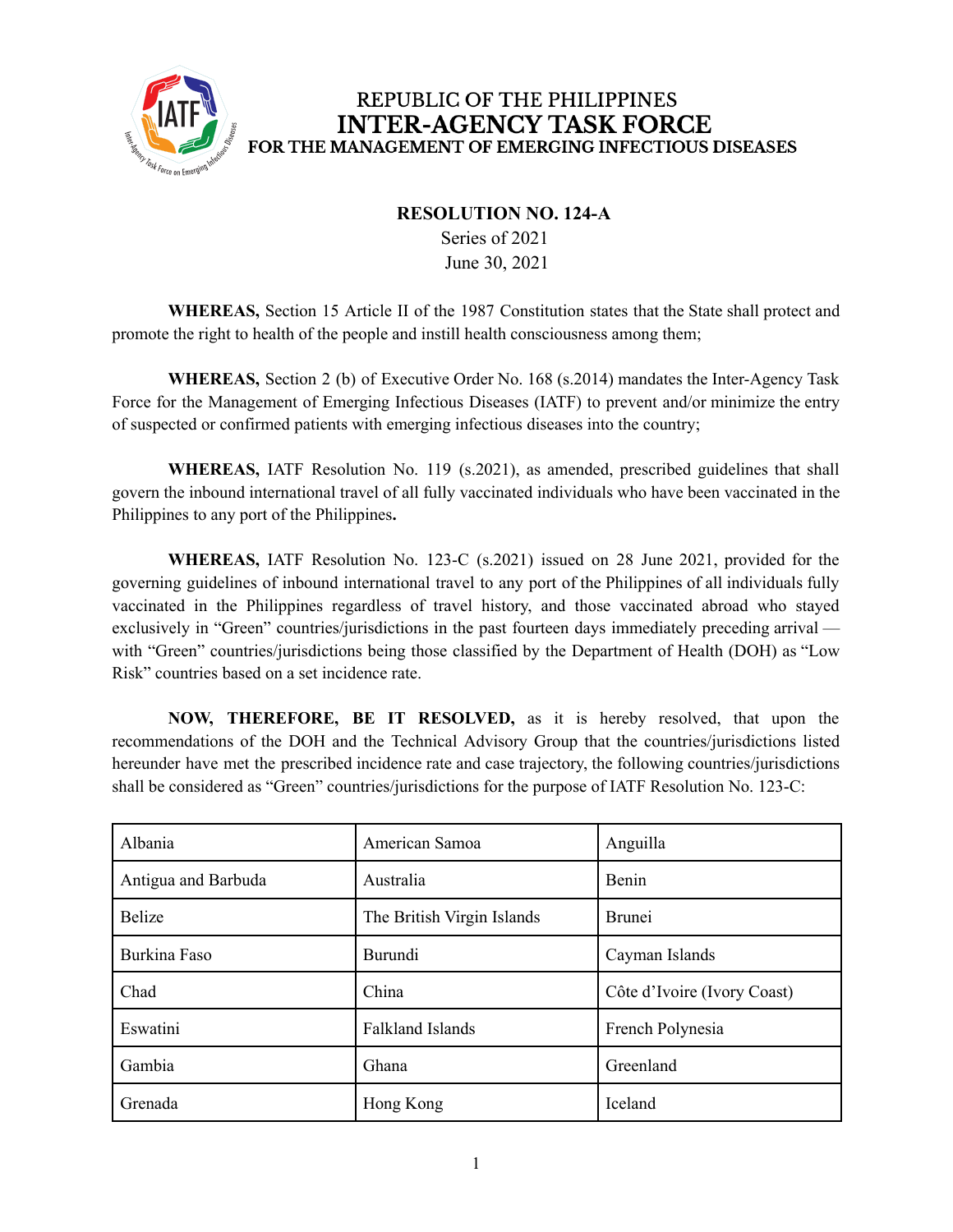

## REPUBLIC OF THE PHILIPPINES **INTER-AGENCY TASK FORCE** FOR THE MANAGEMENT OF EMERGING INFECTIOUS DISEASES

| Isle of Man                    | Israel                    | Laos                  |
|--------------------------------|---------------------------|-----------------------|
| Liberia                        | Malawi                    | Malta                 |
| Marshall Islands               | Mauritius                 | Micronesia            |
| Montserrat                     | Morocco                   | Mozambique            |
| New Caledonia                  | New Zealand               | Niger                 |
| Nigeria                        | Northern Mariana Islands  | Palau                 |
| Rwanda                         | Saba                      | Saint Barthelemy      |
| Saint Kitts and Nevis          | Saint Pierre and Miquelon | Sierra Leone          |
| Senegal                        | Singapore                 | <b>Sint Eustatius</b> |
| South Korea                    | Taiwan                    | Togo                  |
| Turks and Caicos Islands (U.K) | Vietnam                   | Zimbabwe              |

**RESOLVED FURTHER,** the option of presenting Philippine Overseas Labor Office (POLO) validations as proof of vaccination status is exclusive to Overseas Filipinos Workers (OFWs). The POLOs shall accept applications for validation beginning 05 July 2021. Nonetheless, OFWs who can present International Certificates of Vaccination may already avail of the green lanes beginning 01 July 2021, provided they comply with other requirements.

**RESOLVED FINALLY,** that the Chairperson and the Co-Chairperson shall be duly authorized to sign this Resolution for and on behalf of the Inter-Agency Task Force.

**APPROVED** during the 124th Inter-Agency Task Force Meeting, as reflected in the minutes of the meeting, held on June 30, 2021, via video conference**.**

**FRANCISCO T. DUQUE III** Secretary, Department of Health IATF Chairperson

**KARLO ALEXEI B. NOGRALES** Secretary, Office of the Cabinet Secretariat IATF Co-Chairperson